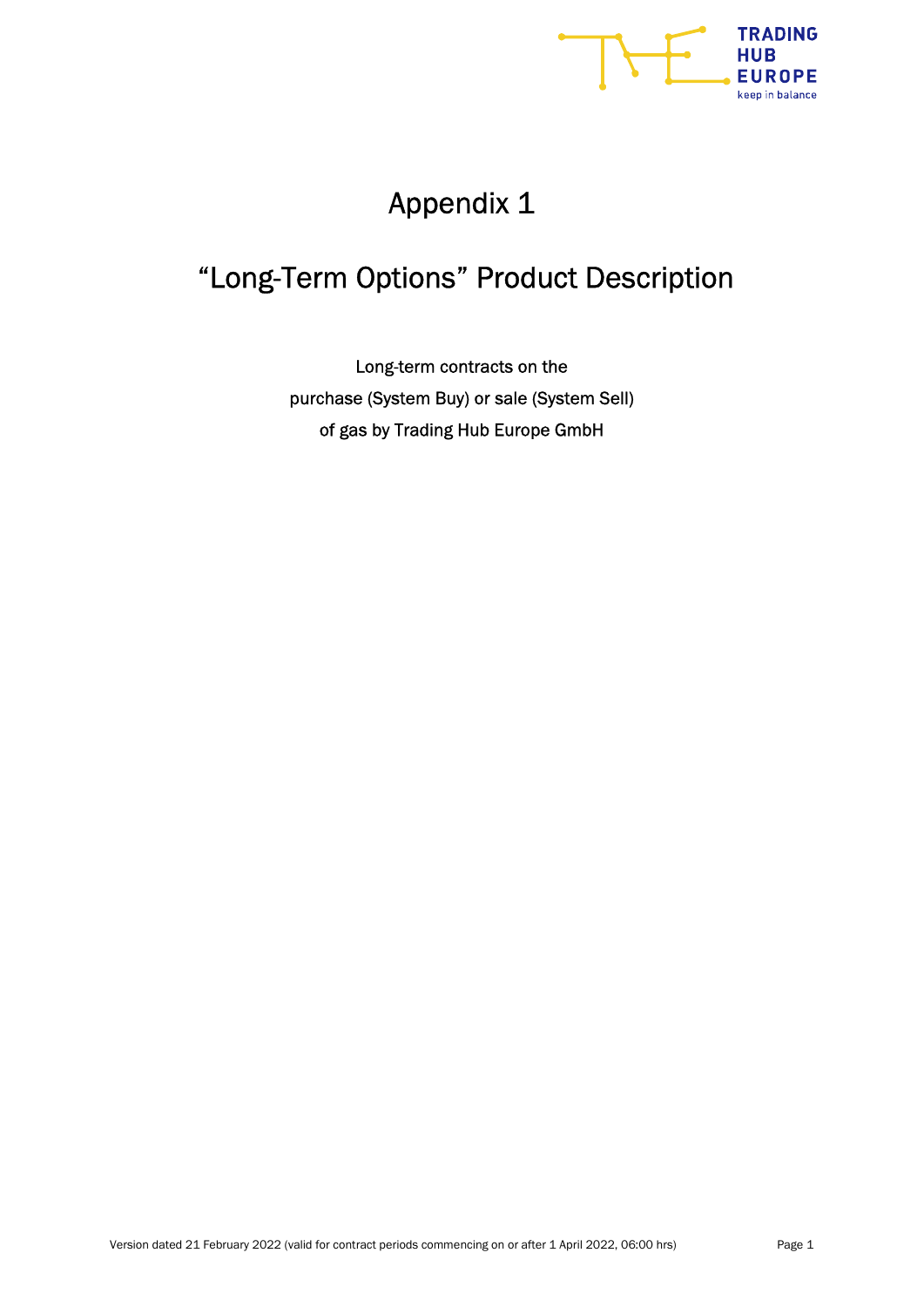

# List of contents

| 1              |                                                                     |  |
|----------------|---------------------------------------------------------------------|--|
| 2 <sup>7</sup> |                                                                     |  |
| 3 <sup>1</sup> |                                                                     |  |
| $\overline{4}$ |                                                                     |  |
| 5              |                                                                     |  |
| 6              |                                                                     |  |
| $\overline{7}$ |                                                                     |  |
| 8              |                                                                     |  |
| 9              | Provider's Duty to Prove Compliance with Contractual Obligations 14 |  |
| 10             |                                                                     |  |
|                |                                                                     |  |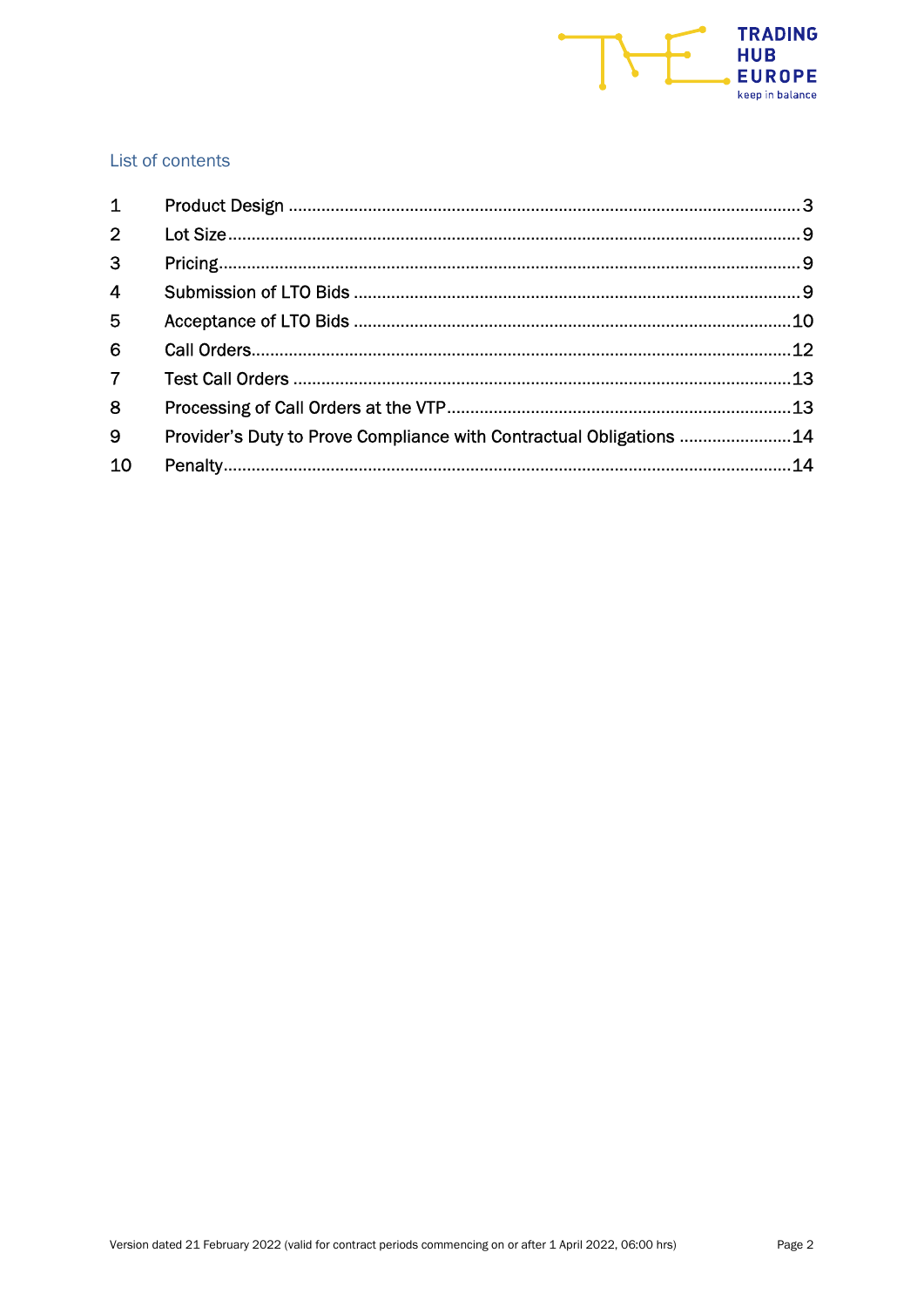

# 1 Product Design

- (1) A "Long-Term Option" ("LTO") is an External System Balancing Transaction under which a Provider undertakes to ensure its ability during the relevant Contract Period agreed pursuant to section 3 (5) (a) of the Terms and Conditions for External System Balancing Actions to sell gas to (System Buy) or buy gas from (System Sell) the market area manager Trading Hub Europe GmbH ("MAM"), with the available product variants being:
	- a) Hour ("H") and
	- b) Rest-of-the-Day ("RoD")
- (2) Where an LTO is agreed for the product variant "H", the relevant Provider shall ensure its ability on each and every gas day throughout the relevant Contract Period to supply (System Buy) or receive (System Sell) a specified hourly quantity of gas in any specified individual hour on receiving an instruction to this effect ("Call Order") from the MAM. The Provider shall thus only supply (System Buy) or receive (System Sell) the instructed gas quantity in the relevant hour in respect of which the Provider has received a Call Order pursuant to section 6 of this Product Description ("Call Hour"). Call Orders may be issued for individual hours during each gas day. Under LTOs for the product variant "H", the relevant Provider has an obligation to ensure that it will supply (System Buy) or receive (System Sell) an instructed gas quantity in each Call Hour on any given gas day throughout the relevant Contract Period, provided the MAM issues the relevant Call Order in good time, i.e. no less than three (3) hours before the start of each Call Hour ("Call Lead Time"). The Provider shall ensure that it is in a position to make or take delivery of the agreed gas quantity during each and every individual hour of each and every gas day throughout the relevant Contract Period.
- (3) For the product variant "RoD", the MAM will in each invitation to tender specify the maximum number of gas days for each Contract Period on which the MAM may call on the Provider to render its service ("Call Days"). The Provider shall ensure that it can supply (System Buy) or receive (System Sell) gas quantities at a constant hourly rate from the hour from which the call is made ("Call Hour") until the end of the respective gas day ("Call Period"), i.e. for a maximum of 24 hours per gas day<sup>1</sup> and a minimum of one  $(1)$  hour per gas day, up to a maximum of the contracted number of Call Days of the Service Period in the event of a call by the MAM in accordance with section 6 of this Product Specification. Except where a Call Order is issued in respect of the last hour of a gas day only, the product variant "RoD" does not involve the supply (System Buy) or receipt (System Sell) of gas

<sup>1</sup> On days when the clocks change from or to daylight saving time, a Call Period may comprise up to 25 or 23 hours, respectively.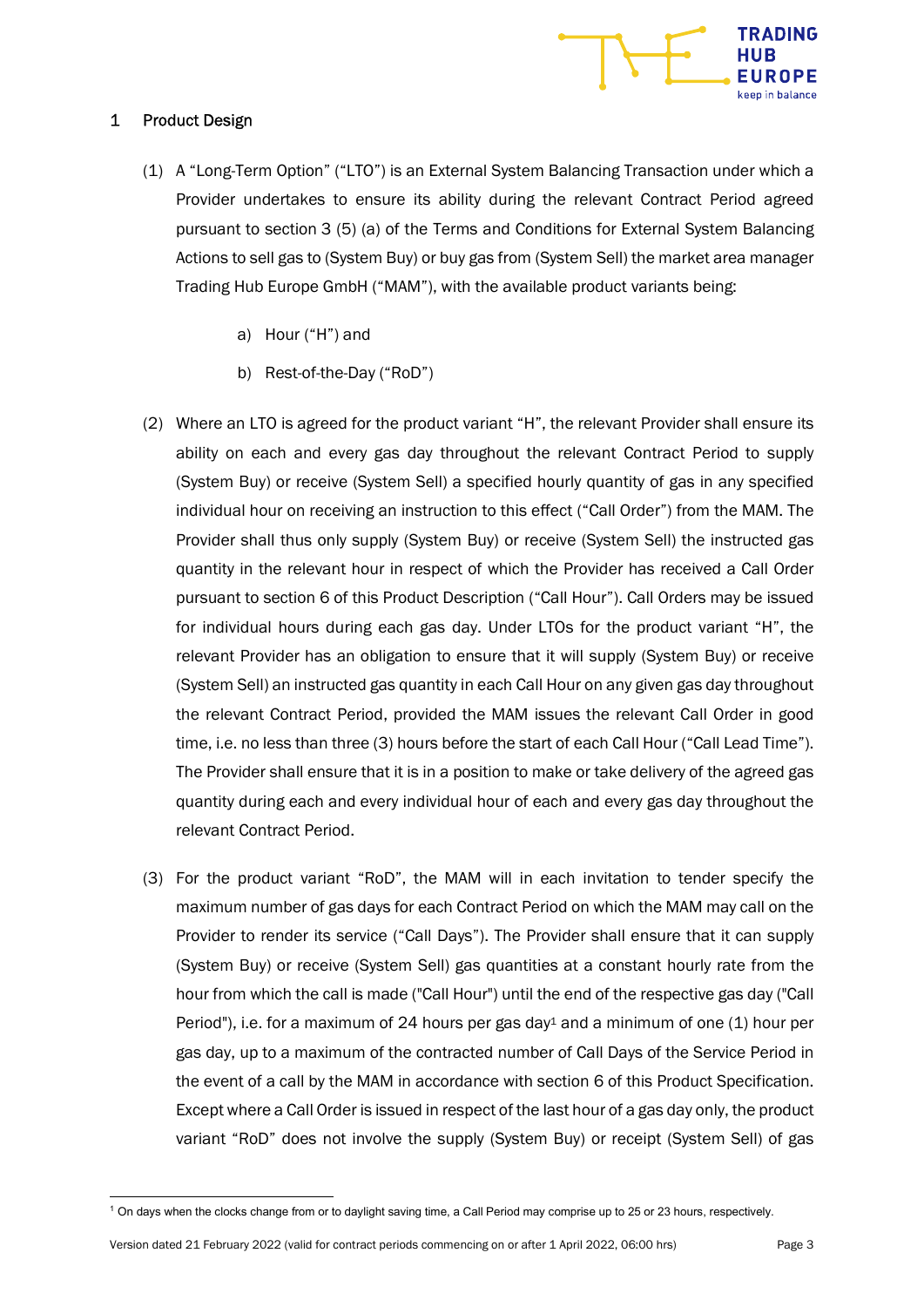

during specified individual hours of a gas day. On receiving a Call Order the relevant Provider shall supply (System Buy) or receive (System Sell) the relevant gas quantity, provided the MAM has issued that Call Order in good time no less than three (3) hours before the start of the Call Hour instructed in each case ("Call Lead Time"). Once the Call Days have been exhausted, no further call shall be made by the MAM within the Contract Period and the Provider's obligation to secure shall cease. If the MAM does not specify a number of call days in an invitation to tender, the number of call days for the respective Contract Period is unlimited, i.e. the Provider must ensure that the MAM can call the agreed performance on every gas day of the Contract Period.

- (4) As part of its invitation to tender, the MAM shall determine one or more gas qualities or Balancing Zone(s) / Balancing Sector(s) in accordance with section 3 (2) of the Terms and Conditions for External System Balancing Actions as a possible location where gas is to be supplied or received ("Delivery Location"). When submitting its LTO Bid pursuant to section 4, the Provider shall then specify the relevant Balancing Zone or, if requested by the MAM – the relevant Balancing Sector . All gas to be supplied (System Buy) or received (System Sell) by the Provider shall then be supplied or received in said Balancing Zone or Balancing Sector in accordance with sections 1 (5) to (10). If, when submitting a bid for a tender that does not relate to one or more Balancing Sectors defined by the MAM, the Provider voluntarily also designates a specific Balancing Sector or a specific entry or exit point, the Provider's obligations shall nevertheless relate to the entire Balancing Zone designated by the Provider.
- (5) On receiving a Call Order, the Provider shall cause a physical effect via its balancing group(s) by way of making corresponding nominations or renominations at cross-border interconnection points, virtual interconnection points within the meaning of Article 19 (9) of Regulation (EU) 2017/459 of 16 March 2017 (Network Code on Capacity Allocation Mechanism) or storage connection points so as to initiate physical inputs or offtakes of gas in accordance with section  $1(2)$  and/or section  $1(3)$  of the Product Description, subject to the restrictions set out below. Connection points to production facilities may not be used for this purpose.
	- (a) Where the Provider causes the physical effect under LTOs for the product variant "RoD" relating to the supply or receipt of low CV gas, said effect cannot be caused by way of nominations or renominations at cross-border interconnection points or virtual system interconnection points. Under LTOs for the product variant "RoD" relating to the supply or receipt of high CV gas, Providers shall not be entitled to cause the required physical effect by way of nominations or renominations at cross-border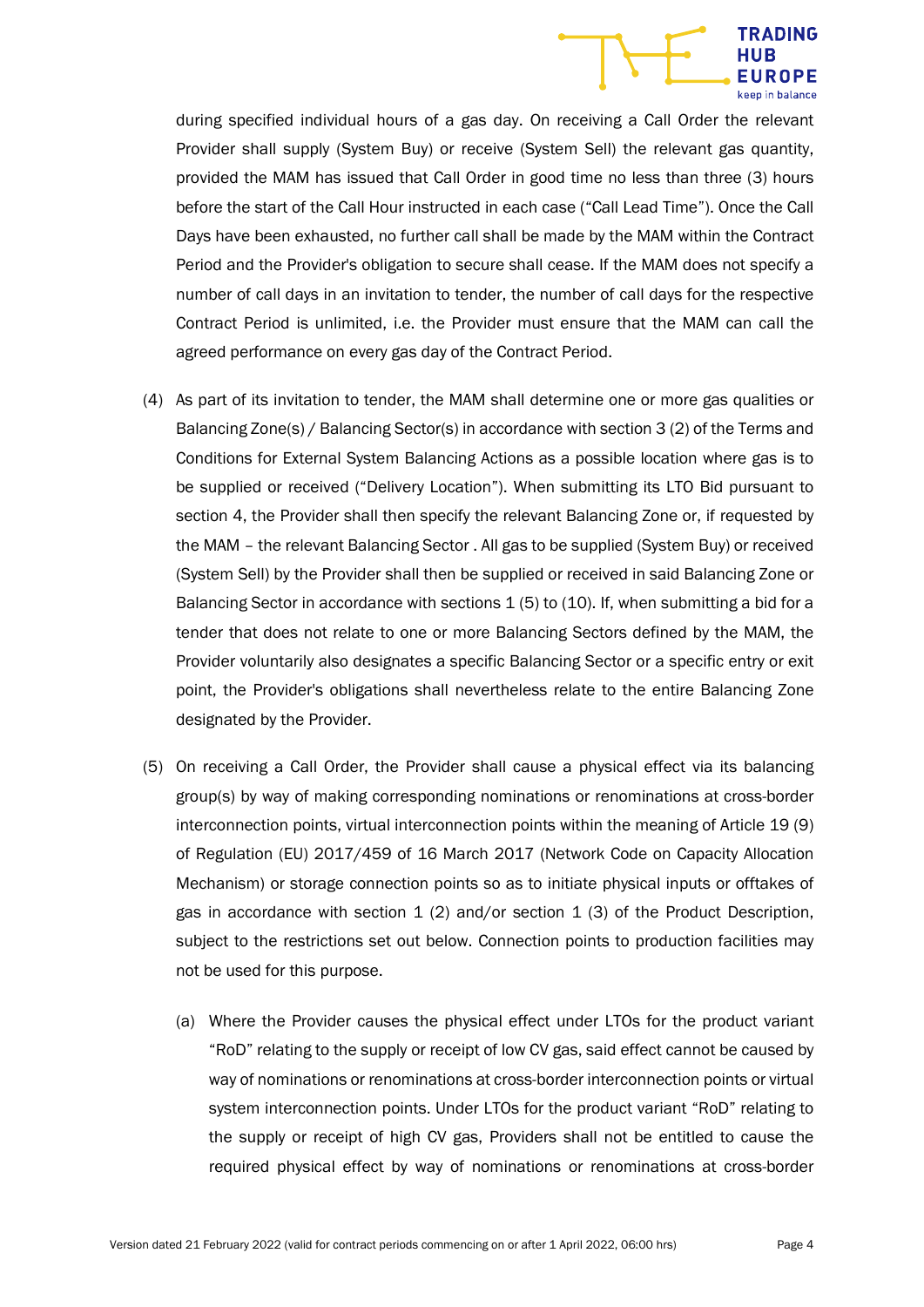

interconnection points or virtual system interconnection points on the German-Dutch border.

In any case the Provider shall ensure for the product variant "RoD"

- that it causes physical inputs of gas in the form of a positive physical balance of the Provider's inputs and offtakes of gas in the agreed Balancing Zone or Balancing Sector that at least corresponds to the quantity requested by the MAM in the relevant Call Order where it has agreed to supply gas to the MAM (System Buy),
- that it causes physical offtakes of gas in the form of a negative physical balance of the Provider's inputs and offtakes of gas in the agreed Balancing Zone or Balancing Sector that at least corresponds to the quantity requested by the MAM in the relevant Call Order where it has agreed to receive gas from the MAM (System Sell).

Physical balance shall in each case mean the sum of the Provider's inputs of the data type "Entryso" minus the sum of the Provider's offtakes of the data type "Exitso" in the agreed Balancing Zone or Balancing Sector. When determining this physical balance, inputs and offtakes of gas at entry and exit points that must not be used to cause the physical effect according to this Product Description or the respective underlying terms and conditions of the tender shall not be taken into account. For entry and exit points which are allocated to more than one Balancing Zone or Balancing Sector, the inputs and offtakes at these entry and exit points shall as a rule be allocated in full to the Balancing Zone or Balancing Sector called, i.e. the inputs and offtakes shall not be allocated to the individual Balancing Zones or Balancing Sectors. The sameinput or offtake shall not be used multiple times for the purpose of causing a physical effect.

If, at the time of the Call Order, the Provider already has a corresponding physical flow in place (Entryso or Exitso nominations) in the form and amount of the required physical balance for all hours of the Call Order period and if the Provider wishes to use this physical flow to deliver on the Call Order, the Provider may in this case balance the quantity requested by the MAM at the Virtual Trading Point (VTP) in another Balancing Zone in the gas quality of the Call Order or at entry and exit points within the called Balancing Zone for which an exclusion of use otherwise applies, in order to avoid an over- or undersupply in its balancing group.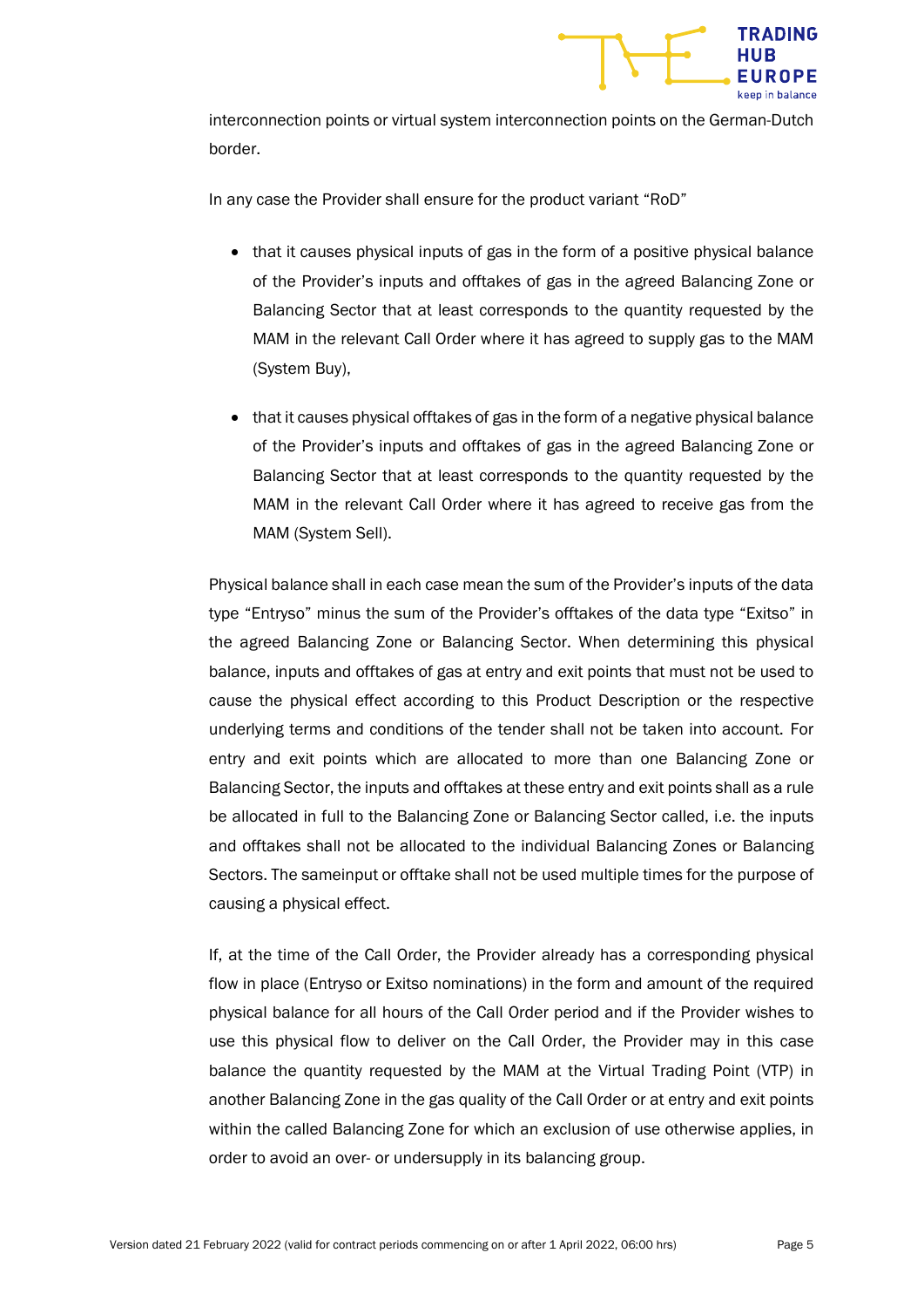

While the Provider supplies (System Buy) and/or receives (System Sell) gas quantities, nominations or renominations in the opposite direction of the MAM's Call Order will only be permitted to the extent that the required positive (System Buy) or negative (System Sell) physical balance can be guaranteed.

- (b) The Provider shall ensure for the product variant H
	- that it causes its physical inputs of gas to be increased, on balance, in the amount of the Call Order and/or its physical offtakes of gas to be reduced accordingly in the agreed Balancing Zone or Balancing Sector where it has agreed to supply gas to the MAM (System Buy)
	- that it causes its physical offtakes of gas to be increased, on balance, and/or its physical inputs of gas to be reduced accordingly in the agreed Balancing Zone or Balancing Sector where it has agreed to receive gas from the MAM (System Sell).

The change in the physical inputs or offtakes of the Provider shall be made in each case in relation to the hour (hour "H-1") that immediately precedes the Call Hour (hour "H"). The balance within the meaning of this sub-section shall also be the sum of the Entryso data series inputs minus the sum of the Exitso data series offtakes in the agreed Balancing Zone or Balancing Sector. The inputs or offtakes at all entry and exit points allocated to the called-off Balancing Zone or Balancing Sector shall be taken into account, irrespective of whether or not a prohibition of use pursuant to this Product Description or the respective underlying terms and conditions of the tender applies to individual points. In each case, the final nominated quantities according to allocation shall apply. If the MAM issues a Call Order for several delivery hours in immediate succession, the Provider shall only owe an additional change in physical inputs or offtakes from one hour to the next in the amount of the difference between the Call Order quantities of the respective two hours under consideration.

- (6) The Provider is aware that in order to be able to comply with the above obligations the Provider must hold entry or exit capacity (as the case may be) for the Delivery Location (i.e. in the relevant Balancing Zone or Balancing Sector) that is at least equal to the delivery rate offered by the Provider and that it is the responsibility of the Provider to procure the availability of this entry or exit capacity.
- (7) Other than described in section 1 (5) above, the Provider may also cause the required physical effect by securing that an end user who receives gas at an exit point equipped with a supply meter installation that records hourly consumption (each such exit point an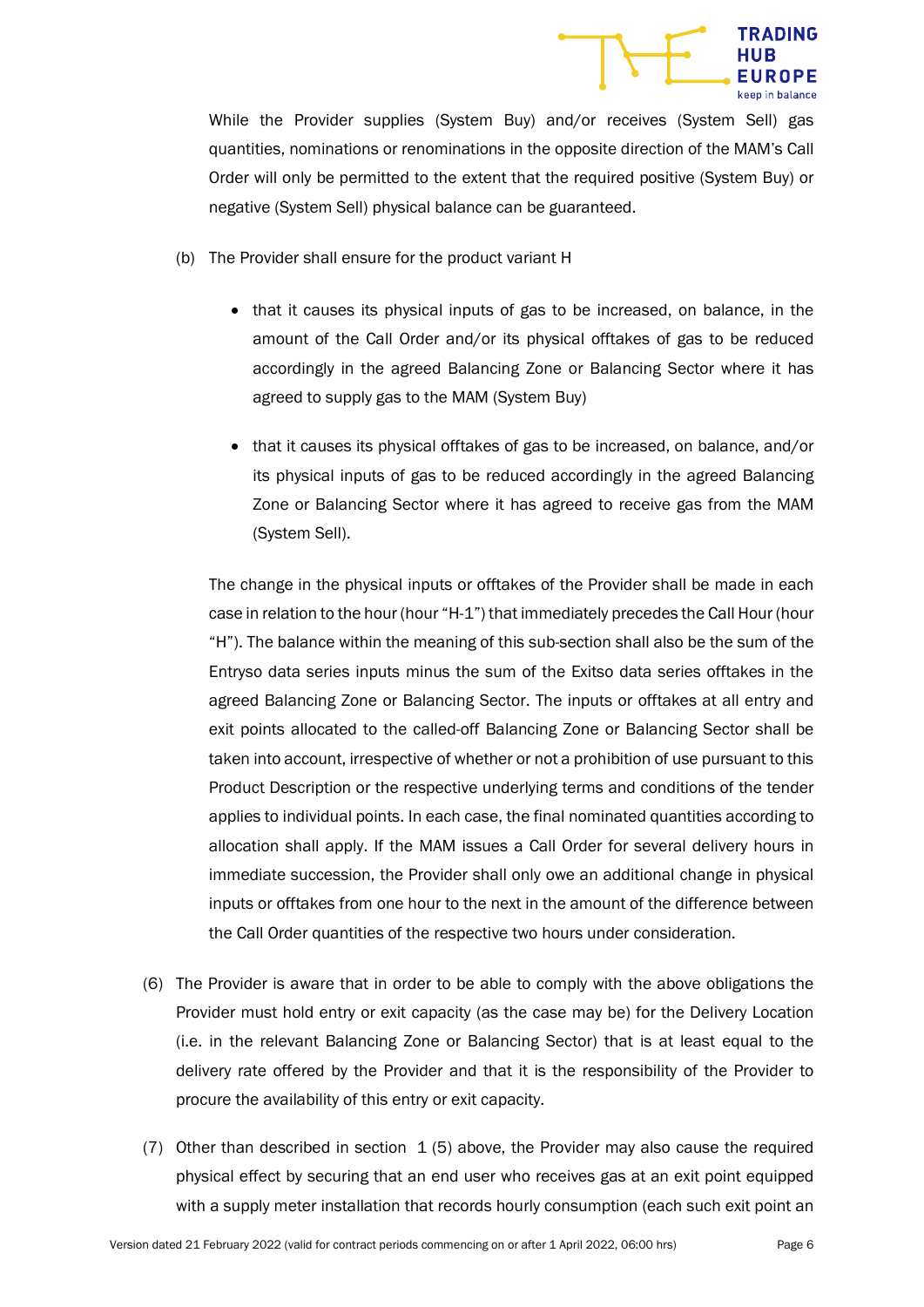

"RLM Exit Point") and whose RLM Exit Point is registered to the balancing group of the Provider

- reduces its demand in the instructed Balancing Zone or Balancing Sector accordingly where the Provider has agreed to supply gas to the MAM (System Buy), or
- increases its demand in the instructed Balancing Zone or Balancing Sector accordingly where the Provider has agreed to receive gas from the MAM (System Sell).

Under call orders for the product variant "RoD", the Provider shall then procure throughout the relevant Call Hour that the physical offtakes made at one or several such RLM Exit Points (each a "Reference Exit Point", with eligible RLM Exit Points being those assigned to the allocation groups "RLMmT", i.e. RLM Exit Points with a flat allocation profile, or "RLMoT", i.e. RLM Exit Points with a structured allocation profile) are reduced (System Buy) or increased (System Sell) by an amount equal to the lot size agreed pursuant to section 2 of this Product Description (i.e. if the Provider uses several Reference Exit Points to deliver the required physical effect, the total offtake reduction or increase must be equal to this amount), with the offtake reduction or increase being measured in relation to the quantity of gas which was offtaken at the Reference Exit Point(s) in the hour in which the MAM issued the relevant Call Order (the "Demand Response Reference Quantity"). The sum of the actual hourly offtakes made at the Reference Exit Point(s) must not exceed (in the case of System Buy) the difference between the Demand Response Reference Quantity and the lot size agreed pursuant to section 2 below or (in the case of System Sell) be less than the sum of the reference quantity and the called capacity in any hour of the relevant Call Period. With regard to the inputs and offtakes of the Provider of the data series types Entryso and Exitso in the relevant Balancing Zone or Sector, section 1 (5) (a) sentence 7 shall apply mutatis mutandis.

Under Call Orders for the product variant "H" the Provider shall effect the change in the physical offtakes at the Reference Exit Points in relation to the hour (hour "H-1") that immediately precedes the hour for which the Call Order is made (hour "H"). The physical inputs and offtakes of the Provider of the data series types Entryso and Exitso in the Balancing Zone or Sector for which the Call order was issued must not change on balance in the opposite direction to the call-off of the MAM.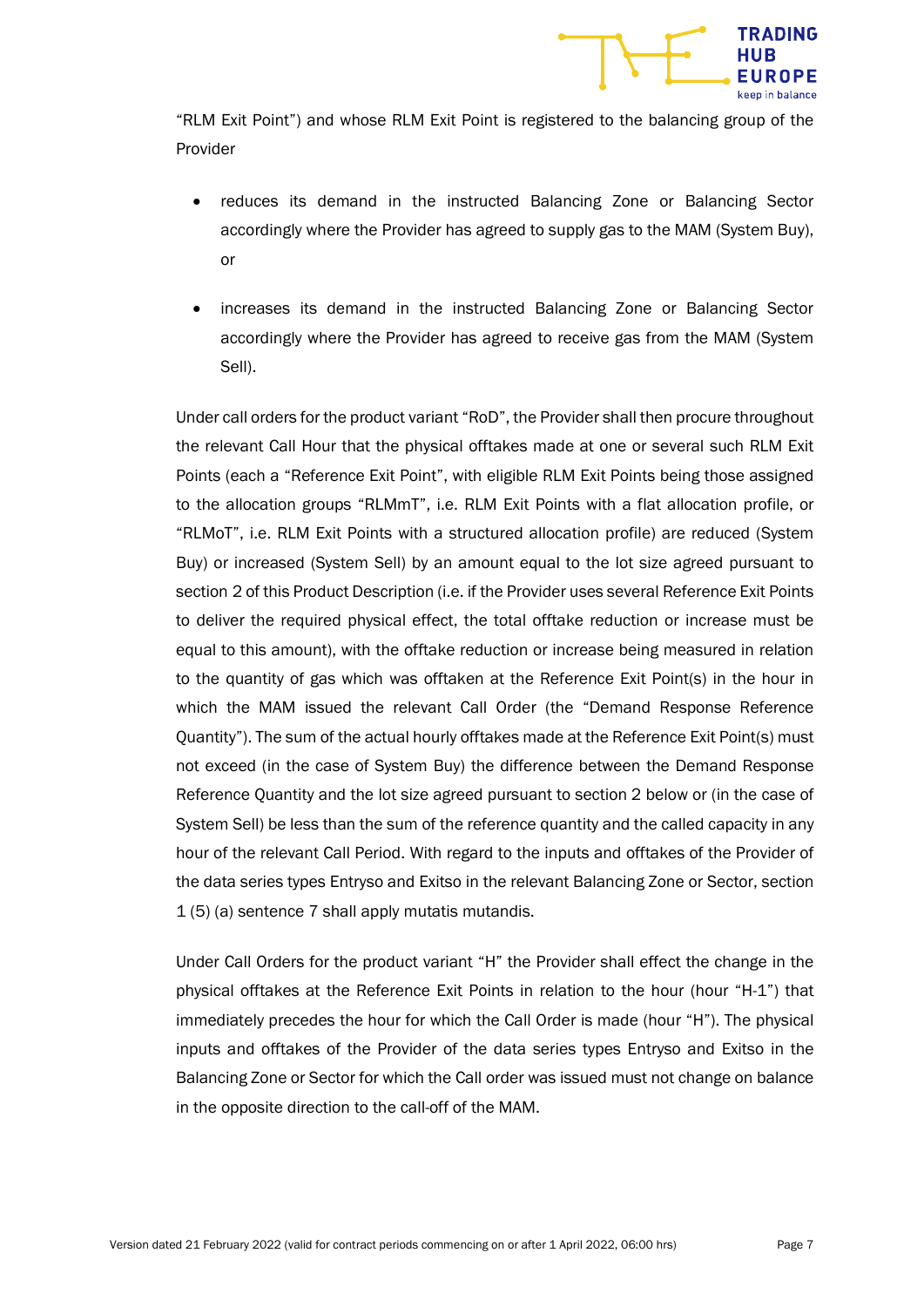

The change in consumption made to cause the physical effect in accordance with this section 1 (7) shall be purposefully made in response to the Call Order and shall, in particular, not have already been initiated at the time of the Call Order.

(8) Under LTOs for the supply or receipt of gas in a specified single delivery hour (product variant "H") as defined in section  $1(2)$  above, the Provider shall ensure that the physical effect pursuant to section  $1 \nvert 4$  to  $1 \nvert 7$  above is delivered in the exact Call Hour for the gas quantity for which the Call Order was issued.

Where the Provider wishes to deliver the required physical effect via entry and/or exit points that are connected at distribution level, it should be noted that a gas flow change in the direction instructed in the Call Order in the requested magnitude must be effected both at the delivery point(s) of the system interconnection point(s) (SIP) connecting the relevant network to the network of the upstream transmission system operator (TSO) as well as at the actual point via which the physical effect is to be provided (RLM exit point or distribution-level storage connection point). As concerns the gas flow change at the SIP(s) in question, it should be noted that it must also be effected in relation to the hour (hour "H-1") that immediately precedes the Call Hour (hour "H"). In order to ensure this the Provider has an obligation to enter into contractual arrangements with the distribution system operator (DSO) concerned so that the DSO will ensure on the Provider's behalf that the physical effect caused by the Provider within the distribution network will actually be delivered at the SIP(s) to the TSO's network.

- (9) Delivering on the relevant Call Order by making use of the virtual gas quality conversion mechanism is not permitted.
- (10) Except where the effect is caused via an end user with an RLM Exit Point pursuant to section 1 (7) above, the physical effect shall always be caused by the Provider itself. The physical effect shall not be caused by any third parties.
- (11) If the Provider culpably breaches its obligations under this agreement, section 10 shall apply. In addition, the MAM shall have the right to issue a warning to the Provider. If the Provider again breaches its obligations under this agreement, even after having received a warning, the MAM shall also be entitled to exclude the Provider from participating in the next tenders for LTO and STB products. The MAM shall have the right, after due consideration of the individual case, to exclude the Provider for up to twelve (12) months after receipt of the written notification submitted by the MAM. The foregoing shall be without prejudice to section 7 of the Prequalification Rules for Participation in the Bilateral Balancing Market and the Terms of Use for the Bidding Platform of the MAM.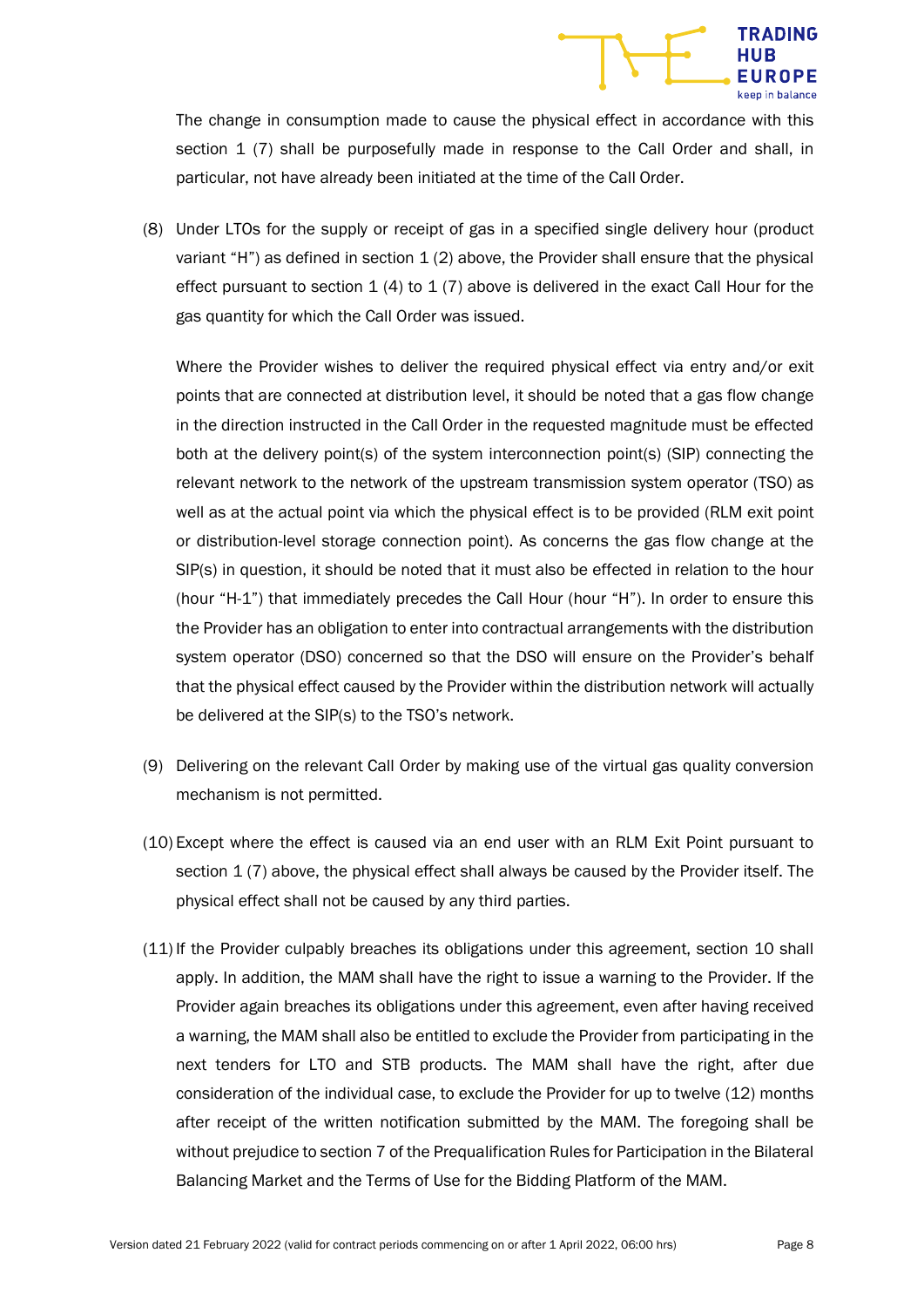

#### 2 Lot Size

- (1) Product variant "H": The lot size specified in an LTO Bid for the product variant "H" must correspond to a delivery rate of 10 MWh/h.
- (2) Product variant "RoD": The lot size specified in in the relevant LTO Bids for the product variant "RoD" must correspond to a delivery rate of at least 10 MWh/h. Bids may also specify a delivery rate greater than this minimum lot size, to be stated in MWh/h and expressed in whole numbers, up to a maximum lot size of 1,000 MWh/h.

# 3 Pricing

- (1) Providers may specify a capacity charge in EUR for the duration of the entire Contract Period so as to remunerate the Provider for ensuring its ability to supply gas to (System Buy) or receive gas from (System Sell) the MAM. Where a capacity charge is specified, it will be applied constantly throughout the relevant Contract Period (i.e. it will not be subject to variation) and irrespective of whether the MAM issues any Call Orders or not. Where a Provider fails to specify a capacity charge, the capacity charge offered by the Provider will be recorded as zero (0).
- (2) On all gas quantities supplied (System Buy) or received (System Sell) by a Provider a commodity charge in EUR/MWh will be applied, which may result in a payment by the MAM or the Provider, as the case may be.

# 4 Submission of LTO Bids

- (1) In addition to the general provisions pursuant to sections 3 and 4 of the Terms and Conditions for External System Balancing Actions, the provisions of this section 4 shall apply to the submission of LTO bids.
- (2) All LTO Bids must specify at least the following information:
	- the identity of the Provider,
	- where the LTO Bid is for the product variant "RoD", the lot size offered pursuant to section 2 (2) above,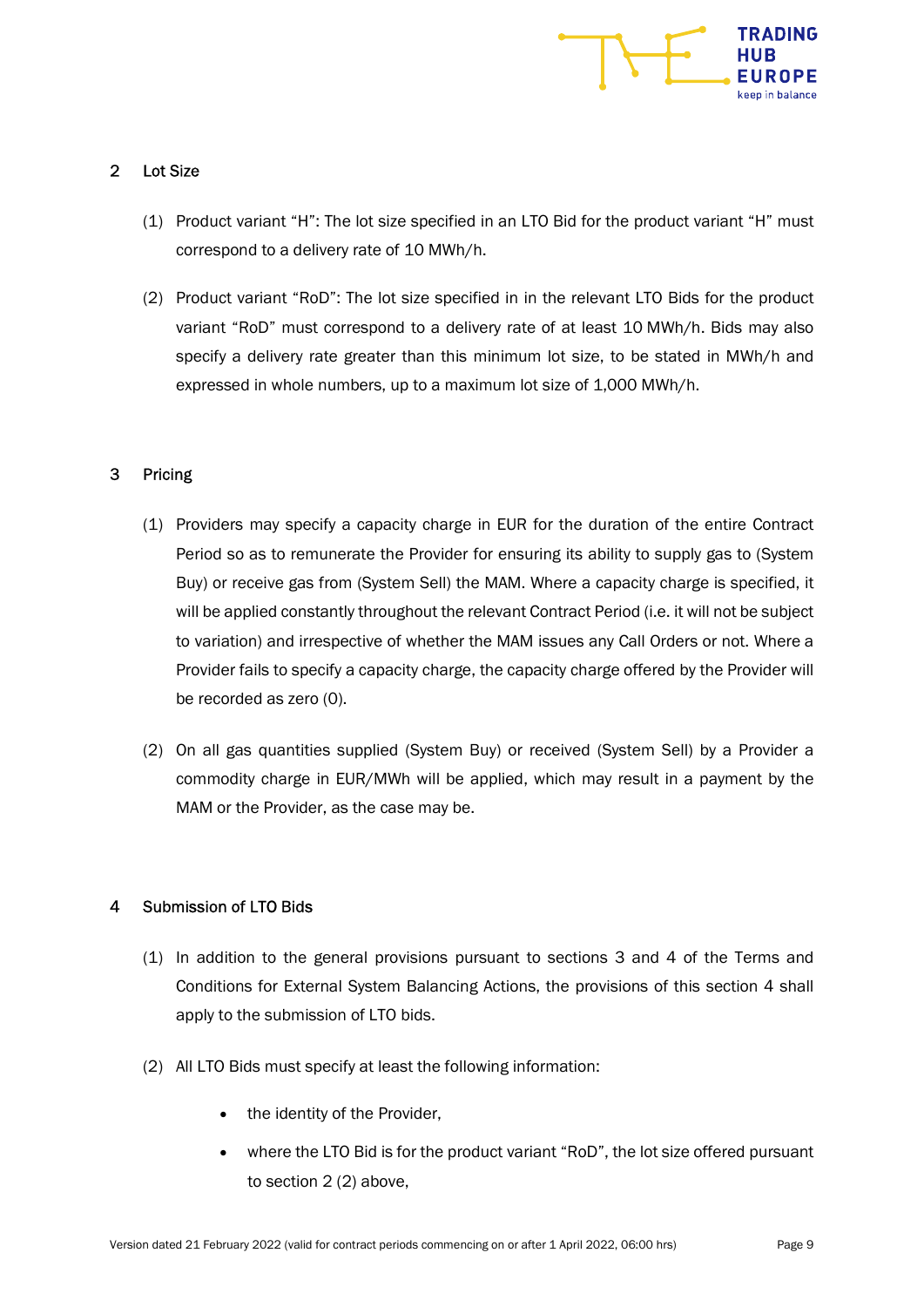

- whether the Provider offers to supply gas to the MAM (System Buy) or receive gas from the MAM (System Sell),
- the relevant Delivery Location2, i.e. the relevant Balancing Zone or Balancing Sector,
- the capacity charge offered pursuant to section 3 (1) above,
- the commodity charge offered pursuant to section 3 (2) above,
- the relevant balancing group number, which must be the number of a balancing group contract registered by the Provider for gas of the gas quality corresponding to the gas quality in the Balancing Zone or Balancing Sector to which the LTO Bid relates (i.e. the Delivery Location).

# 5 Acceptance of LTO Bids

(1) LTO Bids will generally be accepted in accordance with section 5 of the Terms and Conditions for External System Balancing Actions based on the projected cost as determined in accordance with sections 5 (2) to 5 (3) below.

All LTO Bids received will be ranked according to the projected specific cost in EUR/MWh (section 5 (2) (b) or section 5 (3) (b) below). Where this would result in a situation where a system balancing requirement cannot be appropriately met, especially, without limitation, where in the case of the product variant "RoD" the quantity to be contracted based on the lot sizes offered would exceed the MAM's requirement, the MAM will instead accept such combination of bids as meets (or exceeds) the MAM's requirement at the lowest cost possible (with due regard to the projected total cost in EUR according to section (2) (a) or section (3) (a) below).

- (2) The calculations pursuant to section 5 (1) for LTO Bids received for the supply of gas quantities by a Provider (System Buy) with be carried out in accordance with the following formulae:
	- (a) The projected total cost will be determined according to the following formula:

 $PTC_{\text{Buy}} =$  (Cap + Com x LS x SD)

<sup>&</sup>lt;sup>2</sup> There may be deviations from the presentation on the bidding platform. The specifications of the Terms and Conditions for System Balancing Actions, this Appendix as well as the respective tender shall be binding. All other technically possible information provided by the Provider shall be provided on a voluntary basis and shall not become a binding part of the contract unless provided for in the aforementioned documents.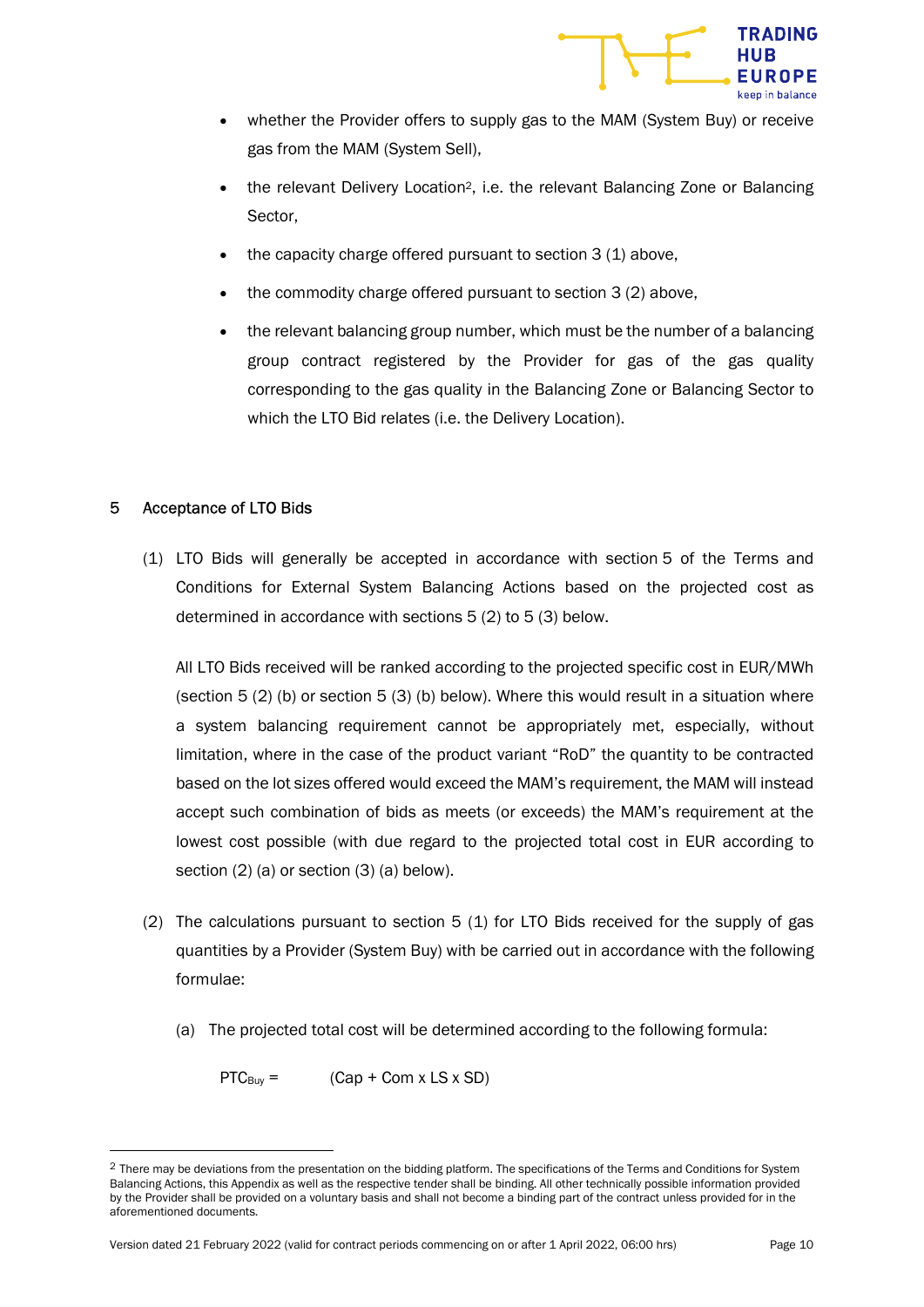

where

- $PTC_{\text{Buy}} =$  the projected total cost in EUR
- Cap = the capacity charge in EUR offered pursuant to section  $3(1)$
- Com = the commodity charge in EUR/MWh offered pursuant to section 3 (2)
- $LS =$  the lot size in MWh/h offered by the Provider
- SD = the projected service duration in hours; the service duration expected in each case will be calculated by the MAM on the basis of appropriate assumptions, particularly – provided any Call Orders have been issued – based on historical data available for the relevant period from past years
- (b) The projected specific cost of each LTO Bid will be determined according to the following formula:

 $PC_{\text{Buy}} = PTC_{\text{Buy}}/(SD \times LS)$ 

where

 $PC_{\text{Buy}}$  = the projected specific cost in EUR/MWh

- $PTC_{\text{Buy}} =$  as defined in section 5 (2) (a) above
- $LS =$  as defined in section  $5(2)(a)$  above
- $SD =$  as defined in section  $5(2)(a)$  above
- (3) The calculations pursuant to section 5 (1) for LTO Bids for the receipt of gas by a Provider (System Sell) will be made using the following formulae:
	- (a) The projected total cost of each LTO Bid will be determined according to the following formula:

| $PTC_{\text{Sell}} =$ | Cap - Com x LS x SD                   |
|-----------------------|---------------------------------------|
| where                 |                                       |
| $PTC_{\text{Self}}$ = | the projected total cost in EUR       |
| $Cap =$               | as defined in section $5(2)(a)$ above |
| $Com =$               | as defined in section $5(2)(a)$ above |
| LS =                  | as defined in section $5(2)(a)$ above |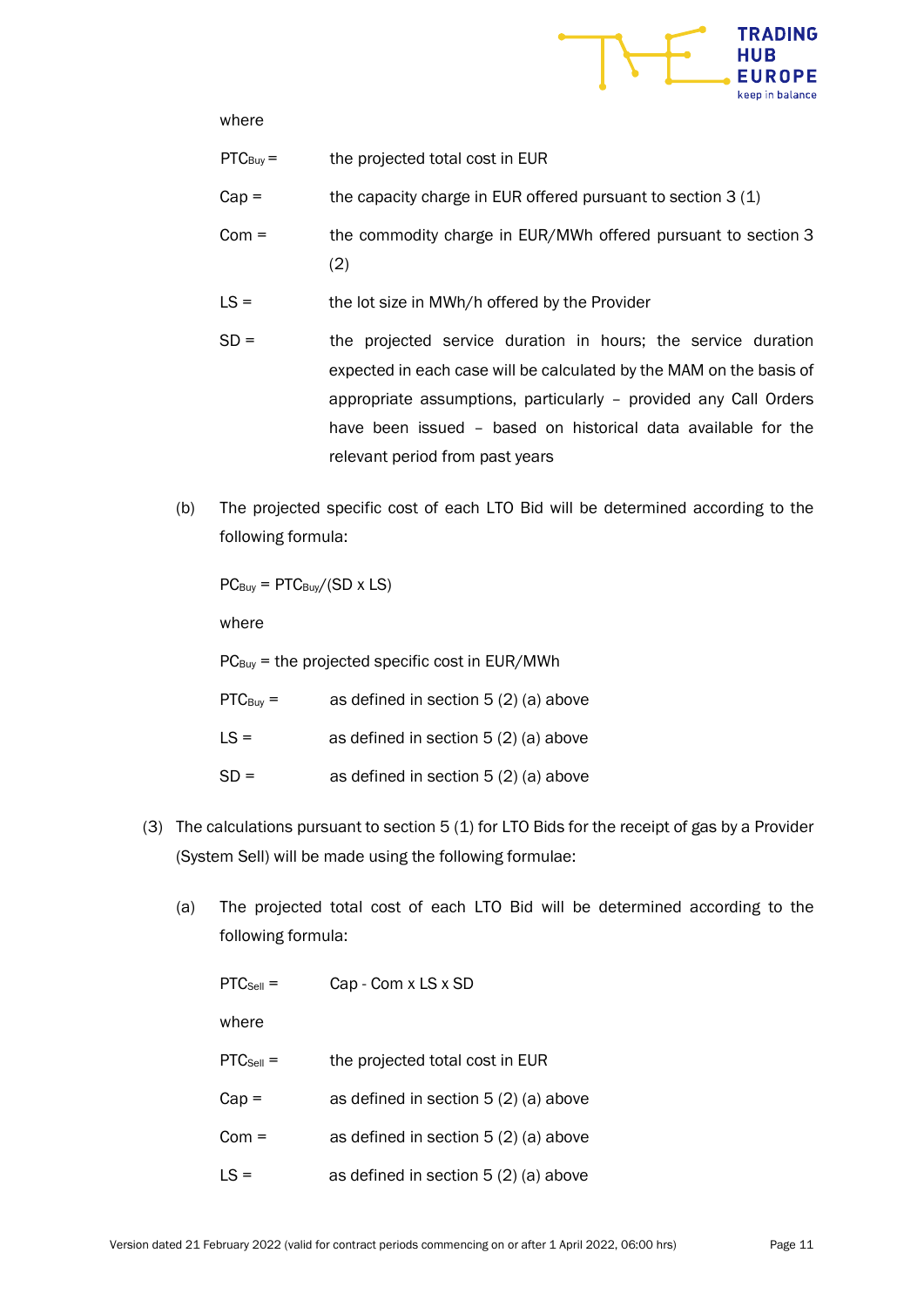

#### $SD =$  as defined in section 5 (2) (a) above

(b) The projected specific cost will be determined according to the following formula:

 $PC_{\text{Self}} = PTC_{\text{Self}} / (\text{SD} \times \text{LS})$ where PC<sub>Sell</sub> = the projected specific cost in EUR/MWh  $PTC_{\text{Self}} =$  as defined in section 5 (3) (a) above  $LS =$  as defined in section  $5(2)(a)$  above  $SD =$  as defined in section  $5(2)(a)$  above

#### 6 Call Order

- (1) In addition to the general provisions pursuant to section 6 of the Terms and Conditions for External System Balancing Actions, the provisions of this section 6 shall apply to the process of issuing of Call Orders.
- (2) The MAM will issue a Call Order under a contract for balancing products by sending a message in the MAM-specific REQEST data format ("MAM-REQEST") to the Provider. The Provider shall confirm receipt of the Call Order with a confirmation message in the corresponding MAM-specific REQRES data format ("MAM-REQRES"). This reconfirmation message is for control purposes only and does not affect the validity of the Call Order in respect of the relevant Balancing Product.
- (3) In the event that a Call Order cannot be issued using MAM-REQEST for technical reasons, the Bidder shall be informed by telephone and by e-mail or in another suitable manner in text form via the contact point specified by the Bidder as part of prequalification process. In this case, the Provider shall confirm the Call Order accordingly by telephone and by email or by other suitable means in text form. This reconfirmation is for control purposes only and does not affect the validity of the Call Order in respect of the relevant Balancing Product.
- (4) It is hereby pointed out that the available LTO Bids for the product variant RoD ranked at rank 4 will be included in a combined Merit Order List (MOL) together with the bids placed for the Short Term Balancing (STB) Services Product if both are found to be equally suitable, taking into account the Delivery Location selected for the supply or receipt of the gas and the Lead Time, insofar as an STB invitation to tender has been issued. The Call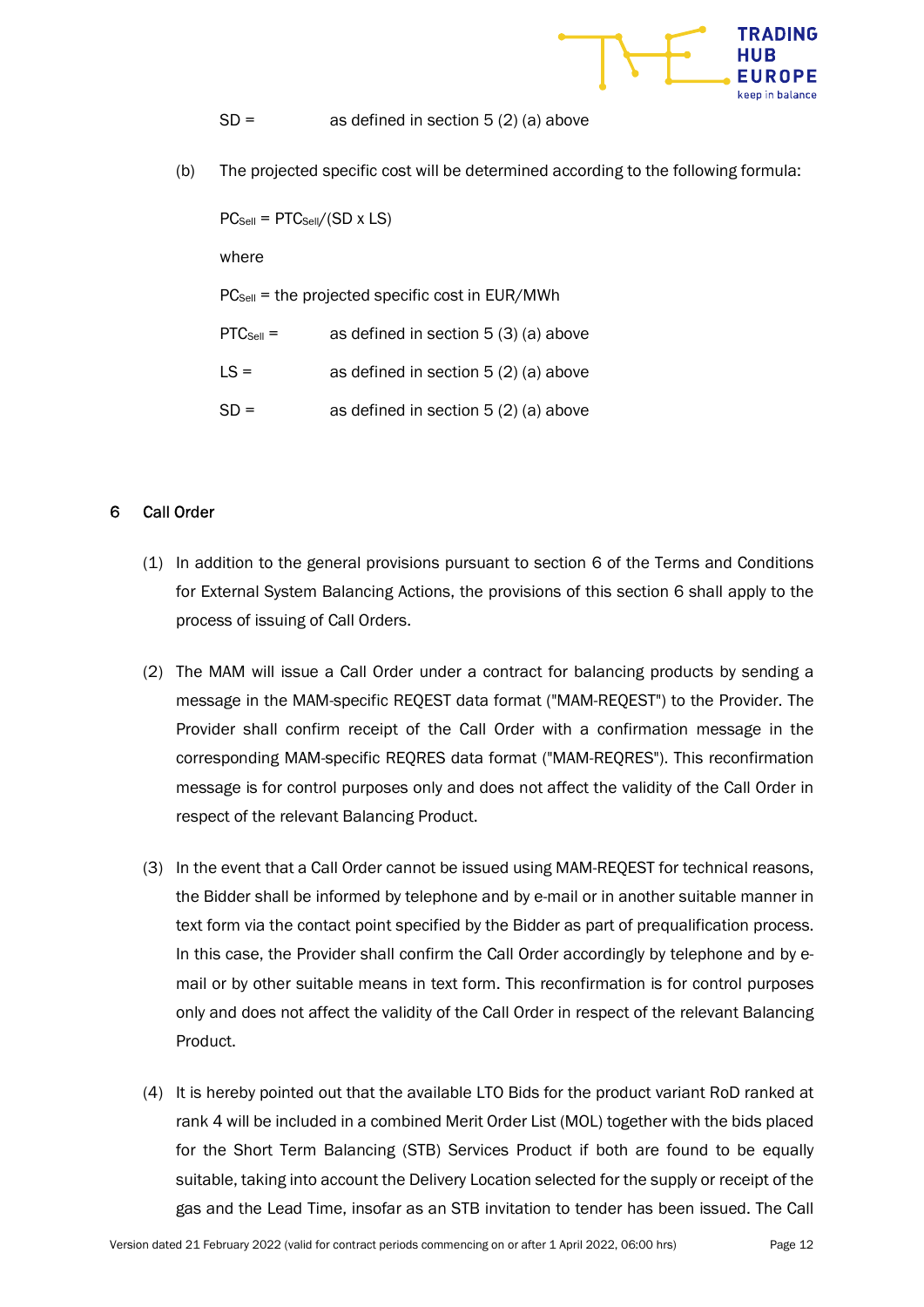

Orders for the LTO Bids will be issued in accordance with section 6 of the Terms and Conditions for External System Balancing Actions.

#### 7 Test Call Orders

- (1) The MAM shall have the right to occasionally issue Call Orders outside the MOL pursuant to section 6 of the Terms and Conditions for External Balancing Actions for the purpose of testing the functioning of the relevant systems and the reliability of the contracted LTOs available (each such Call Order a "Test Call Order") without providing advance notice of this to the relevant Provider.
- (2) In particular, without limitation, Test Call Orders pursuant to section 7 (1) above may be issued to a Provider where considerable time has passed since an LTO Call Order was last issued to the Provider or where there is objective evidence indicating that the Provider may not duly comply with its obligations on receiving a Call Order.
- (3) The MAM will publish the Test Call Order on its website as an MOL deviation. In all other respects, Test Call Orders are regular Call Orders to which the other provisions of the Terms and Conditions for External System Balancing Actions, with the exception of section 12, and the provisions of this Product Description apply without restriction.

# 8 Processing of Call Orders at the VTP

- (1) For each Call Order issued by the MAM, the MAM will on behalf of the relevant Provider as well as in its own name make a nomination (single-sided nomination) at the VTP in accordance with the provisions set out in section 8 (2) below for a gas quantity in the relevant gas quality (high CV gas or low CV gas) equal to the quantity stated in the corresponding REQEST message. As part of this process, the quantities of several of the Provider's bids for which the MAM has issued Call Orders will be nominated together in the respective balancing group for each gas quality.
- (2) Where a Call Order is issued for the supply (System Buy) of gas by a Provider under a Contracted LTO, the MAM will submit an output nomination at the VTP for gas to be offtaken from the Provider's balancing group as specified pursuant to section 4 (2) above ("VTP Output Nomination"). Where a Call Order is issued for the receipt (System Sell) of gas by a Provider under a Contracted LTO, the MAM will submit an input nomination at the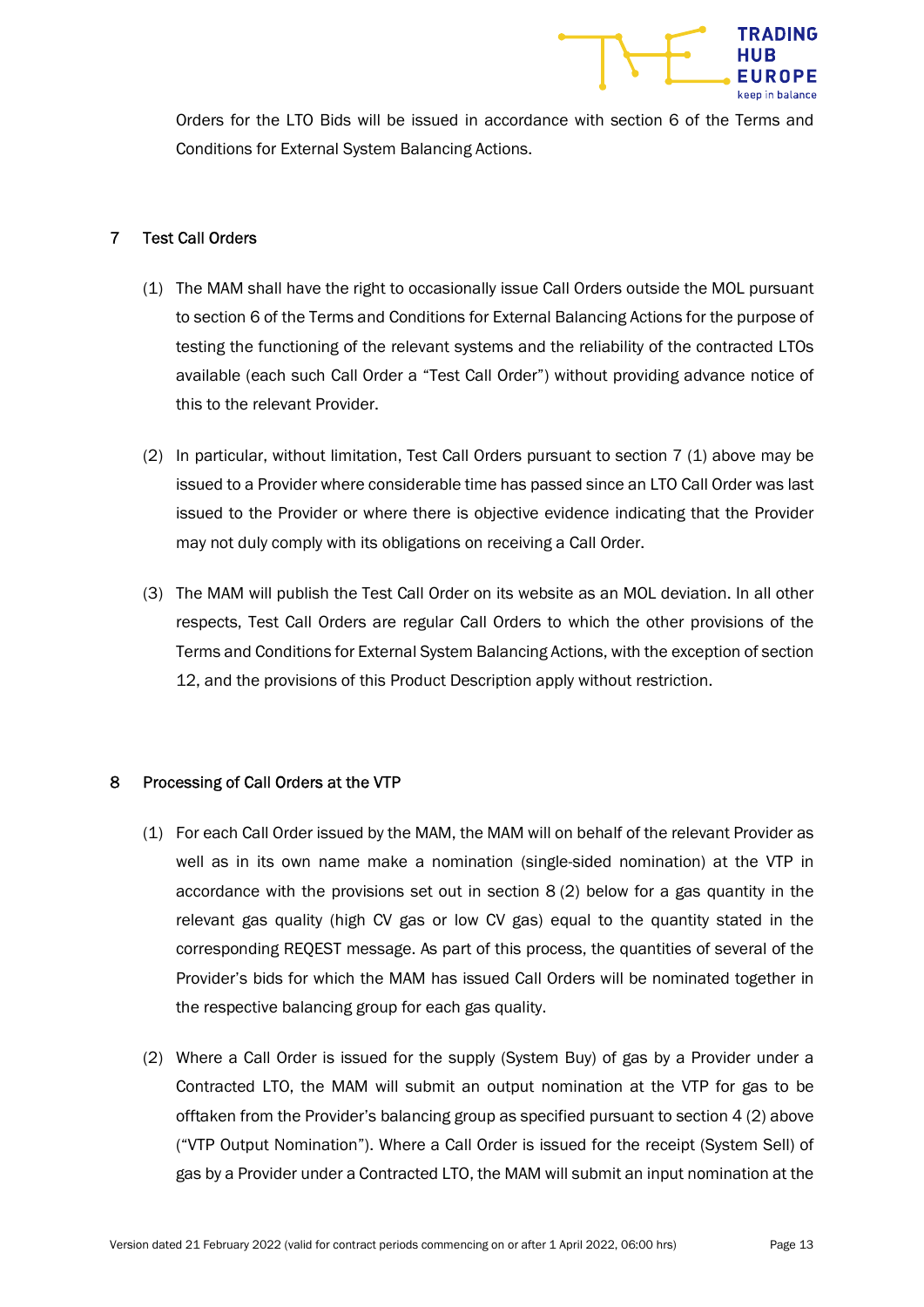VTP for gas to be delivered to the Provider's balancing group as specified pursuant to section 4 (2) above ("VTP Input Nomination").

- (3) A fee levied for the use of the VTP will also be levied for the nomination of gas quantities as part of Call Orders issued in accordance with this Product Description.
- (4) The transfer of title in respect of the gas quantities supplied or received as well as the transfer of risk between the Parties shall take place at the VTP for the agreed gas quality (high CV gas or low CV gas).

# 9 Provider's Duty to Prove Compliance with Contractual Obligations

- (1) On request by the MAM the Provider shall prove in a suitable manner that it has duly complied with its obligations under this Product Description or that it is able to do so (as the case may be), especially, without limitation, its obligation to ensure its ability to supply (System Buy) or receive (System Sell) gas at all times in accordance with section 1 (2) and/or (3) hereinabove and, in the case of a Call Order being issued, its obligation to cause the required physical effect in accordance with sections 1 (4) to (10) hereinabove, respectively.
- (2) The Provider agrees to the MAM requesting relevant evidence and data from the competent network operator, if required.

#### 10 Penalty

- (1) Allowing the MAM to buy (System Buy) or sell (System Sell) gas quantities in accordance with this Product Description constitutes an important market-related measure pursuant to section 16 (1) para. 2 of the Energy Industry Act (EnWG) for the purpose of ensuring network stability and security. For this reason, the MAM will levy a contractual penalty in accordance with sections 10 (2) below if a Provider fails to comply with its obligations under this Product Description either in whole or in part in any single hour or several hours of a Contract Period. The foregoing shall not apply where the Provider submits evidence to the MAM that it cannot be held responsible for the breach in question.
- (2) The amount of the penalty to be applied shall be determined in accordance with the following formula: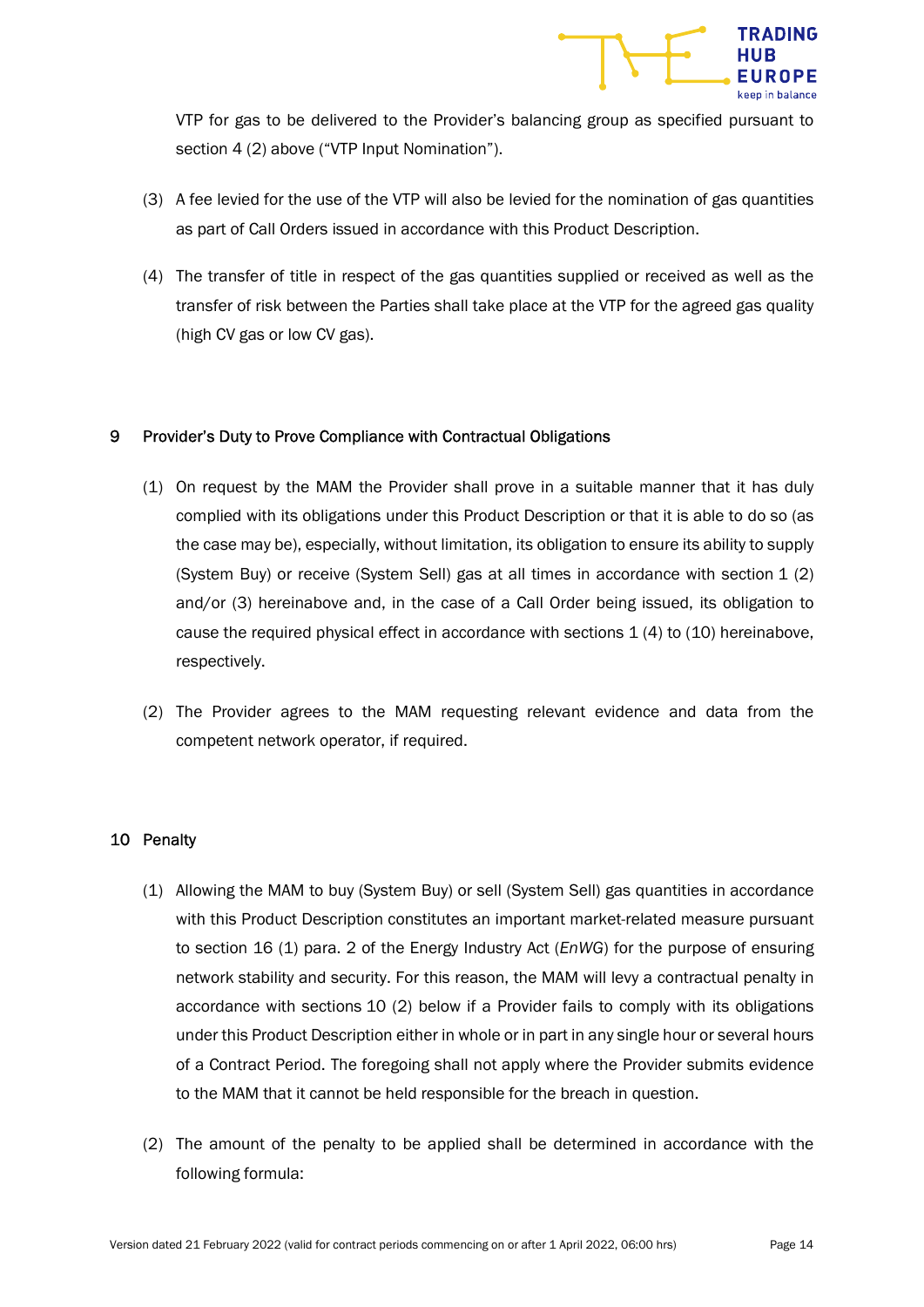$P = (CF + CC) * PR$ 

TRADING

where

 $P =$  Penalty in EUR due for any breach of obligations

 $CF =$  Call Fee in EUR due for the Call Order day pursuant to section 8 (1) and (2) of the Terms and Conditions for External System Balancing Actions, determined across all calls made by the MAM for the LTO contract affected by the breach of obligations on the respective gas day; if the MAM has accepted several of the Provider's bids, they will be treated as a single LTO contract within the meaning of section 3 (3) of the Terms and Conditions for System Balancing Actions for each single tender, product variant, call direction and Balancing Zone or Balancing Sector

CC = The total Capacity Charge in EUR agreed between the MAM and the Provider for the relevant Contract Period in respect of the LTO Contract affected by the breach of obligations pursuant to 3 (0), irrespective of which and how many lots were called under the LTO Contract on the respective Call Day

PR = Applicable penalty rate determined according to the table below

To determine the penalty rate, the MAM will first determine the Shortfall Rate according to the following formula:

 $SR =$  SQ / CQ

where

SR = Shortfall Rate in percent (rounded to two decimal places in accordance with good commercial practice) as determined for the Call Day in question

SQ = Shortfall Quantity in kWh, i.e. the requested quantity for which a physical effect was not or not properly delivered, determined via all calls of the MAM for the respective LTO contract affected by the breach of duty on the respective gas day

CQ = Call Quantity of the Call Day in kWh, i.e. the total quantity of gas requested from the Provider on the respective gas day under the LTO contract affected by the breach